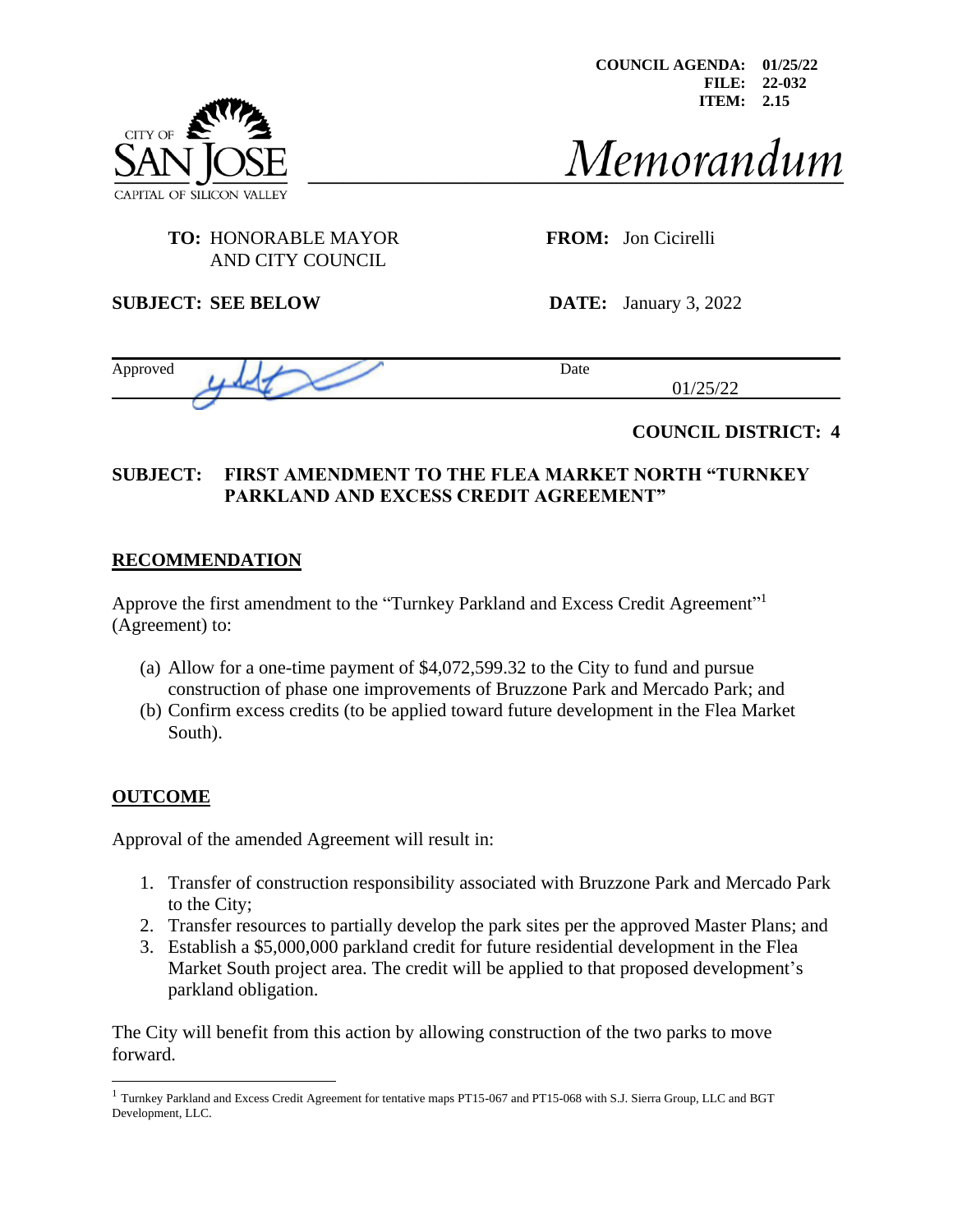## **BACKGROUND**

The Flea Market project area is a residential and commercial development in northeast San José. The development site is split by Berryessa Road and is generally bounded by Coyote Creek to the west and the Berryessa BART Station and tracks to the east. The area north of Berryessa Road is commonly referred to as 'Flea Market North' and area to the south of Berryessa road is known as "Flea Market South." 2

During the initial planning stages for the site, it was determined that the Flea Market North area would include two neighborhood parks and improvements to the Coyote Creek Trail. The two existing undeveloped park sites are Bruzzone Park and Mercado Park. The parks were planned for through three executed Parkland Agreements.<sup>3,4,5</sup> Under these executed agreements, the parkland obligation was satisfied for the entire project development through the dedication of:

- 0.25-mile of the Coyote Creek Trail from Berryessa Road to Mercado Avenue (including trail improvements)
- 3.59-acre of parkland at Mercado Way and Bruzzone Way
- 3.60-acre of parkland at Mercado Way and Sierra Road

Parkland development for Flea Market South is planned, however development has not been formalized by the current site ownership under a development permit, Parkland Agreement, or Master Plan. As a result, the timeline for the developer to move forward with Master Planning of the Flea Market South park in coordination with the Department of Parks, Recreation, and Neighborhood Services (the Department), has yet to commence.

On February 18, 2018, the City and K.B Home South Bay Inc., BGT Development, LLC. and S.J. Sierra Group LLC. (Developer(s)) entered into a fourth agreement (the "Turnkey Parkland and Excess Credit Agreement") approving the park designs and names and providing funding up to \$5,000,000 from the Developer voluntarily for the construction of the two Flea Market North parks. In exchange for the provision of funding, it was agreed that the Developer would receive a credit of the same amount, to be applied as parkland dedication credit toward parkland obligation for future residential development within the Flea Market South project site. Attachment A provides breakdown of historic area planning and project development.

 $^2$  City Council has approved re-zoning permits for Flea Market North (File Nos. PDC09-006 and PDC16-001), Flea Market South (File No. PDC17-051), and the Berryessa Regional Transit Urban Village Plan.

 $3$  Parkland Agreement for the Final Tract Map No. 10160 Between the City of San José and the Flea Market, Inc., Bumb & Associates, BTG Development LLC, and KB Homes South Bay Inc.

<sup>&</sup>lt;sup>4</sup> Parkland Agreement for Tentative Map No. PT12-026 (Phase 2 Units) Between the City of San José and the Flea Market, Inc., Bumb & Associates, BTG Development LLC, and KB Homes South Bay Inc.

<sup>&</sup>lt;sup>5</sup> Interim Parkland Agreement for Tentative Maps No. PT15-067 and PT15-068 (Phase 3 Units) Between the City of San José and S.J. Sierra Group, LLC, BGT Development, LLC, and KB Homes South Bay Inc.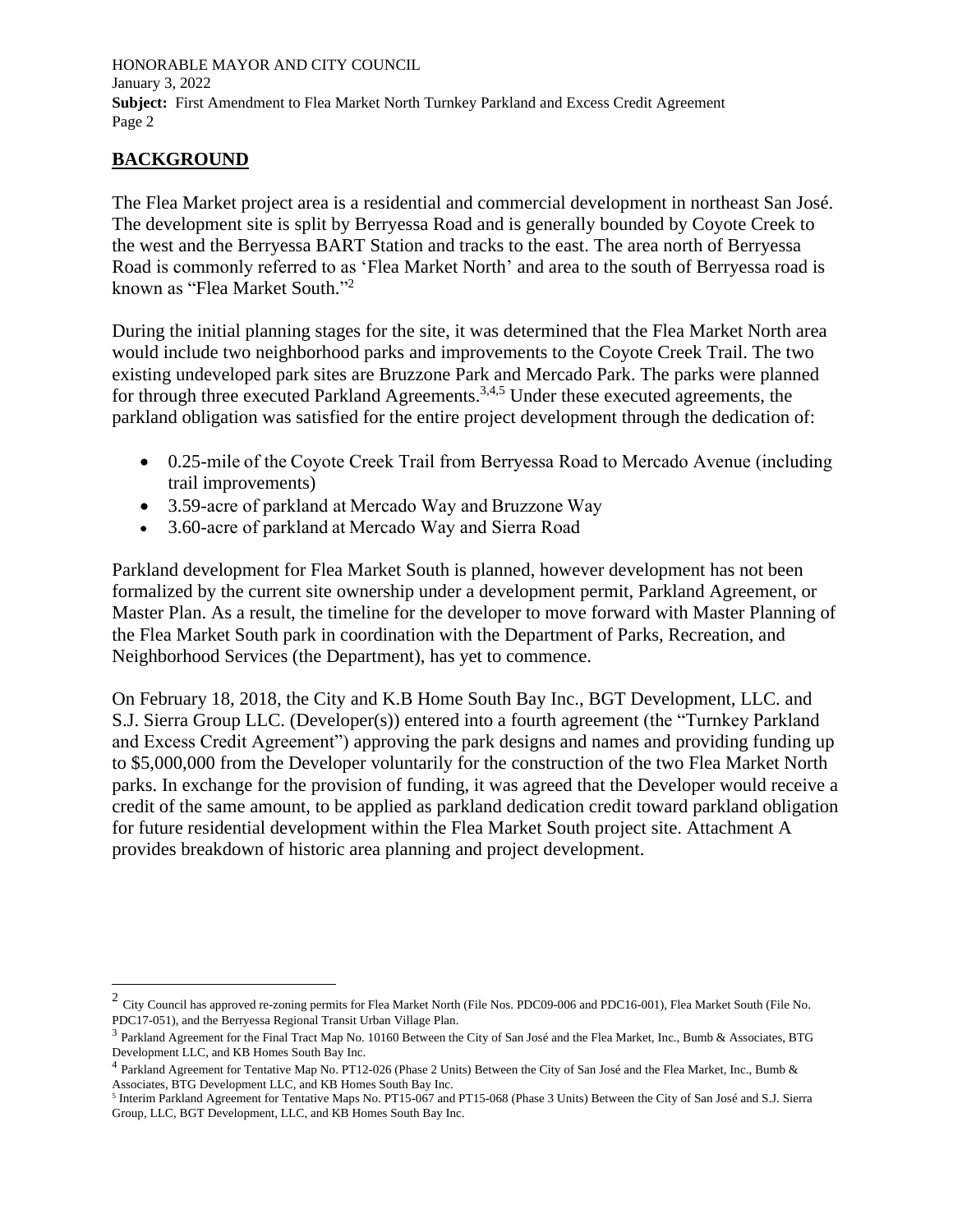## **ANALYSIS**

All residential development planned for Flea Market North is complete and a local community has been established, emphasizing the need for parks and public space in this area. The City and the Developer seek to open Bruzzone and Mercado parks as soon as possible. However, full buildout for both parks, consistent with the existing Master Plans, is estimated to cost upwards of \$8,500,000. The Parkland Obligation for the Flea Market North project was fully satisfied through the dedication of these park spaces, along with a short section of Coyote Creek trail; therefore, no Flea Market North parkland obligation funding is available for construction.

The developer has agreed to fund a portion of the construction in exchange future credits from residential development that is approved for the Flea Market South project area. This agreement was made in 2018 when the Turnkey Parkland and Excess Credit Agreement was executed. The agreement called for the developer to build the parks. The Agreement allows the Developer to provide \$5,000,000 to support design and construction of the parks. In exchange for the contribution, the Developer will receive a total of \$5,000,000 in parkland credits, or the equivalent of an approximately 2.54-acre parkland obligation (for up to 362 future multi-family residential units) in alignment with the current schedule of Parkland Fees<sup>6</sup>. Parkland obligations for the recent Council approved re-zoning of the Flea Market South (File No. PDC17-051) allows for the development of up to 3,350 residential units, which could generate up to \$40 million in Parkland Trust Fund fees. The future parkland obligation from residential construction in the Flea Market South area is expected to support development of the proposed Flea Market South park, as well as Phase 2 improvements to Bruzzone and Mercado Parks. The parkland credit the Developer will receive will be applied to the first 362 units constructed by the Developer. The City is not obligated to refund the value of any credits, should the Developer decline to develop additional residential units in the Flea Market South project area.

The Developer has not been able to move forward with the construction of the parks in a costeffective and timely manner. Shortages in supplies and labor, and construction cost increases are the cause of this delay in implementing park improvements as outlined in the existing agreement. Due to the collective desire open the parks to the public as soon as possible to residents, staff and the developer agree that the City can build these parks more quickly than the developer. As such, the City and Developer wish to amend the agreement to allow a voluntary one-time funding contribution and transfer construction responsibility to the City for both parks in Flea Market North.

Under the draft amended Agreement subject to Council approval, the Developer will:

- Immediately transfer the land to the City in alignment with Parkland Dedication Ordinance<sup>7</sup> requirements and provide the City with 100% complete construction plans.
- Submit to the City a list of City approved and documented park design, City review, and construction costs to date.

<sup>6</sup> Res. No. 78733

<sup>7</sup> SJMC 19.38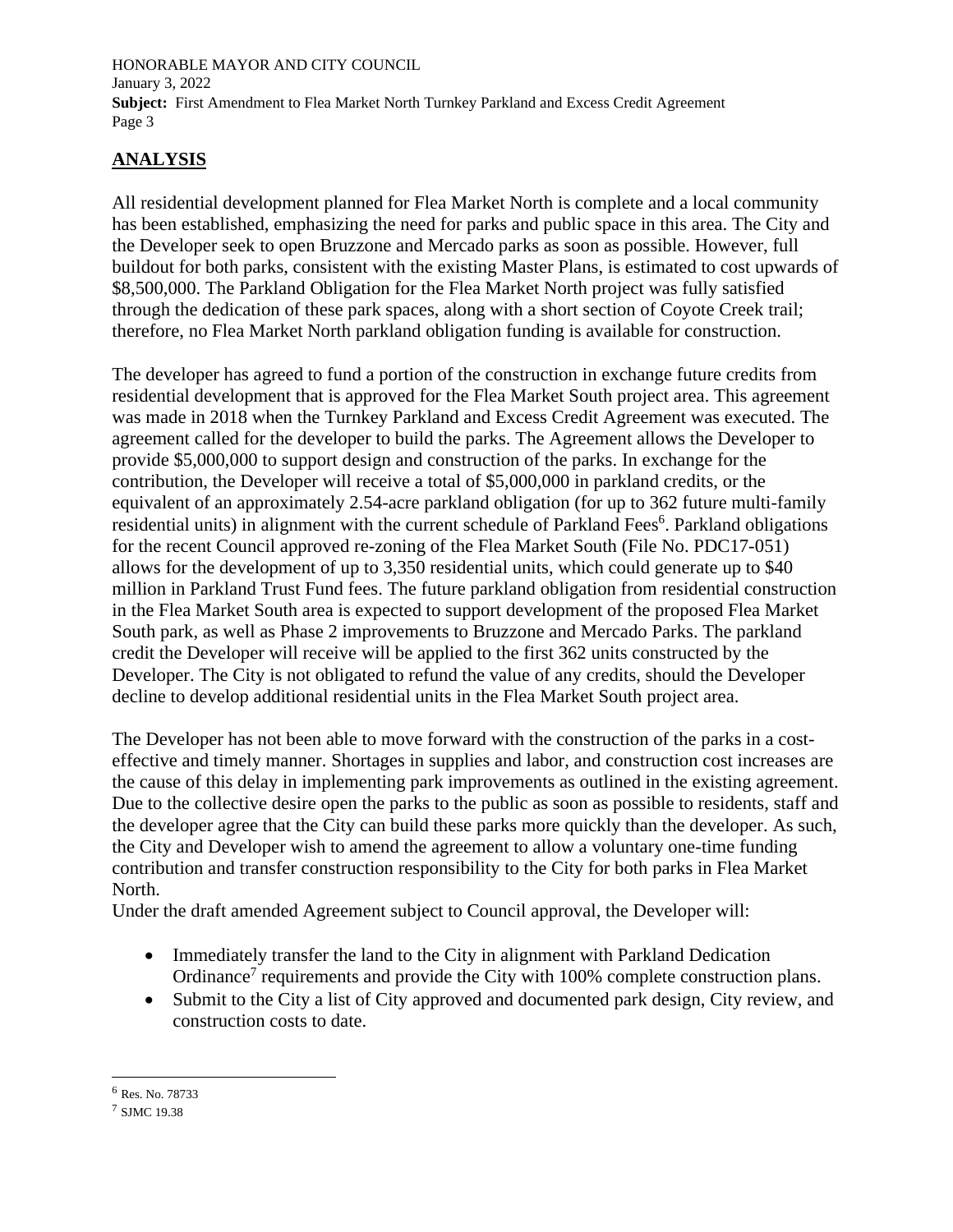The City will:

- Subtract \$927,440.68 of approved park construction related expenses the Developer has incurred to date from the voluntary \$5,000,000 contribution.
- Receive a total of payment of \$4,072,559.32 from the Developer, to be deposited into the Park Trust Fund for the future build out of phase one improvements to Bruzzone and Mercado Park.

#### **CONCLUSION**

Approval of the amended Agreement will provide a portion of the financial resources needed for the City to construct Bruzzone Park and Mercado.

#### **EVALUATION AND FOLLOW-UP**

If this amendment is approved, the Department of Public Works and the Department staff will oversee the construction of the park assets. Staff will return to the City Council for award of construction contracts and seek action to establish funding appropriations for the construction of the Flea Market North parks.

## **CLIMATE SMART SAN JOSÉ**

The recommendation in this memo has no effect on Climate Smart San José energy, water, or mobility goals.

#### **POLICY ALTERNATIVES**

*Alternative 1: The City Council could reject the First Amendments to the Turnkey Parkland and Excess Credit Agreement and/or any of its current terms.*

**Pros:** Rejection of the amendments would result in the Developer retaining the responsibility to construct parkland improvements.

**Cons:** Would result in an extended timeline for the completion of Bruzzone and Mercado.

**Reason for not recommending:** Rejection of this amendment would delay the park construction to an unknown timeline.

*Alternative 2: The City Council could reject the First Amendments to the Turnkey Parkland and Excess Credit Agreement and/or any of its current terms and direct Staff to negotiate an agreement to direct the Developer to construct one of the parks to full build out.*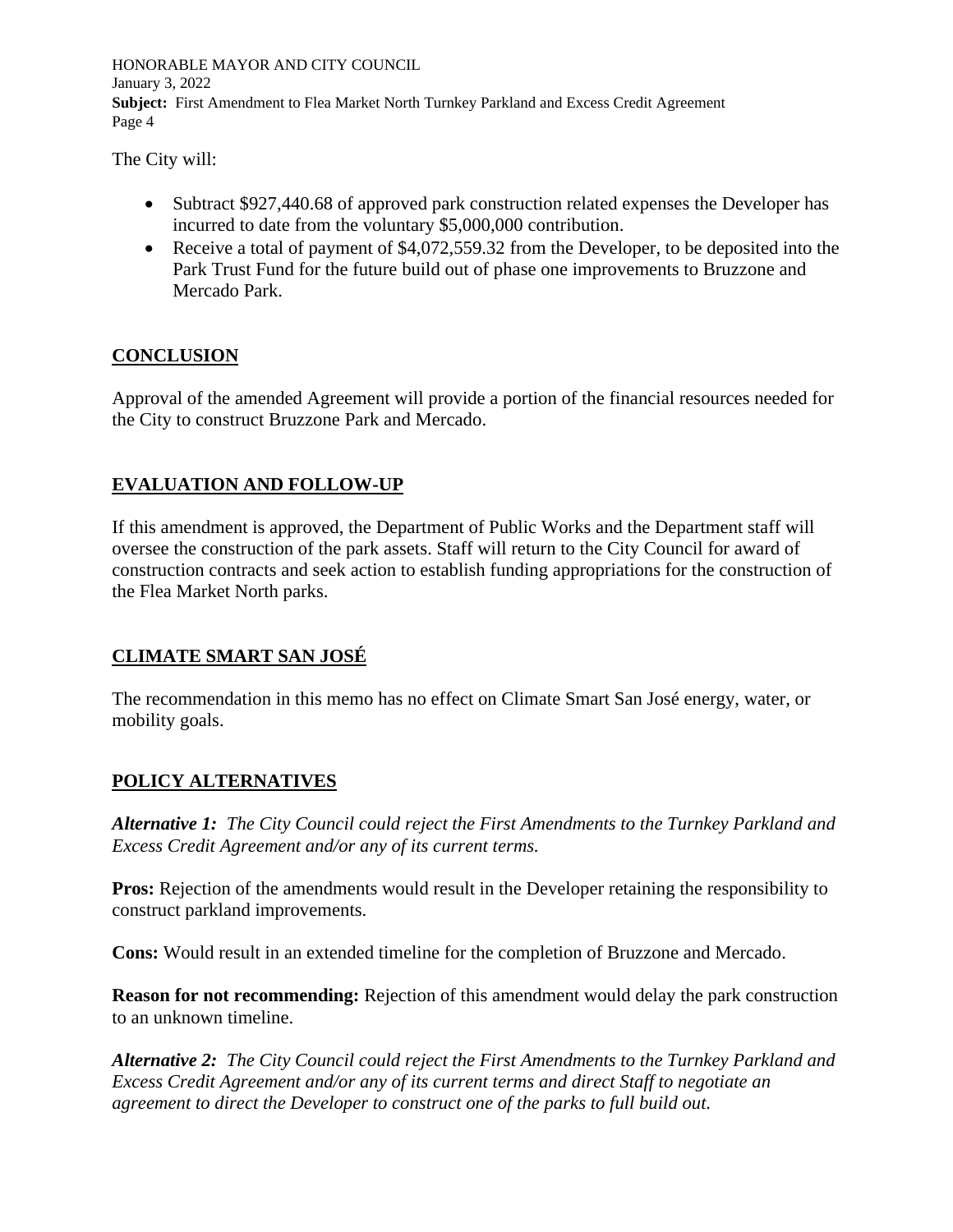**Pros:** Would result in the full build out of either Bruzzone Park or Mercado Park**.** 

**Cons:** Would result in an extended timeline for the completion which ever park is not selected to be constructed first.

**Reason for not recommending:** Approved master plans will only deliver phase one improvements to the parks. Additional community engagement is needed to plan phase two improvements of both parks. Rejection of this amendment and direction to construct one park would delay the second park construction to an unknown timeline and likely result in increased cost of construction.

#### **PUBLIC OUTREACH**

Prior to initiating the amendment to the Turnkey Parkland and Excess Credit agreement, public outreach was conducted through the community engagement process for the Flea Market project area Rezoning Permits<sup>8</sup> and associated Planned Development Permits<sup>9</sup>.

Draft master plans for Bruzzone and Mercado parks were presented to the community for feedback on March 16, 2016. Designs and recommended park names were reviewed at the Parks and Recreation Commission, and on December 18, 2018, the Turnkey Parkland and Excess Credit agreement was approved by City Council. The associated agreement documents and memorandum were posted on the City's website for public access.

This memorandum will be posted on the City's website for the January 25, 2022 City Council Agenda.

#### **COORDINATION**

This item has been coordinated with the Department of Public Works City Facilities Architectural Services Division, the City Manager's Budget Office, and the City Attorney's Office.

## **COMMISSION RECOMMENDATION/INPUT**

No commission recommendation or input is associated with this action.

<sup>8</sup> File Nos. PDC03-108, PDC09-006, and PDC16-001

<sup>9</sup> File Nos. PD08-025, PD08-026, PD08-027, PD08-069, PD12-031, PD16-002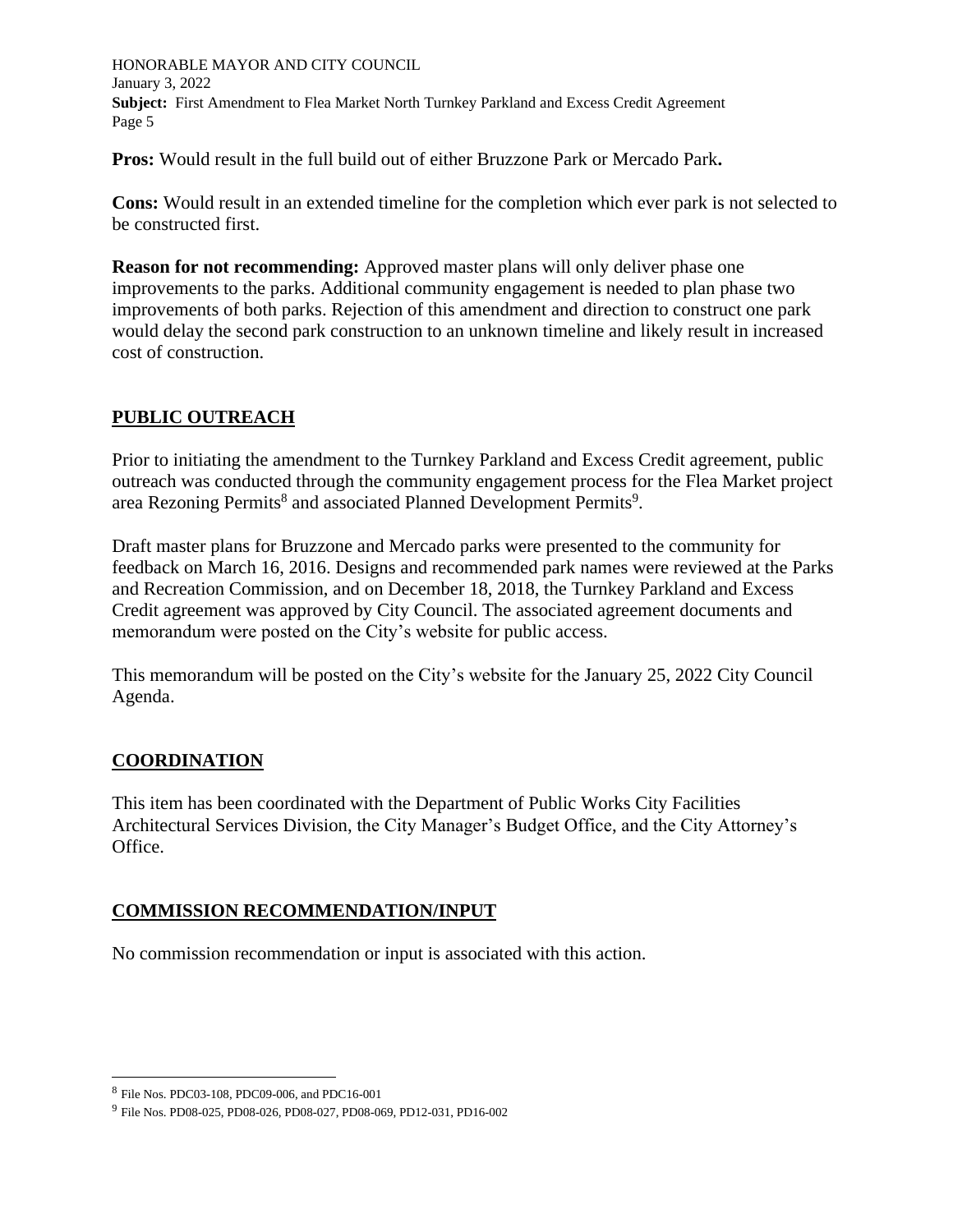#### **FISCAL/POLICY ALIGNMENT**

The action recommended will allow partial construction of two new public parks consistent with the City's goals for the provision of parkland per Envision San José 2040 General Plan, Activate SJ, and Berryessa Urban Village Plan.

#### **COST SUMMARY/IMPLICATIONS**

Included in the agreement amendments is \$4,072,559.32 to be paid to the City to fund development of the park facilities. Funding secured through this agreement will be deposited in the Park Trust Fund for the construction of the two parks in this Flea Market North Project Area. Staff will return to City Council in 2022 to seek appropriation of the funding for construction.

The annual operating maintenance costs for Mercado Park (\$77,000) and Bruzzone Park (\$82,000) are already included in the Base Budget for the Parks, Recreation and Neighborhood Services Department. These facilities were initially anticipated to come on-line in early 2022 and were funded as part of the 2021-2022 Adopted Budget (\$92,000 in 2021-2022 and annualized to \$159,000 in 2022-2023).

#### **CEQA**

Not a Project, File No. PP17-003, Agreements/Contracts (New or Amended) resulting in no physical changes to the environment.

> $\sqrt{s}$ JON CICIRELLI Director of Parks, Recreation and Neighborhood Services

For questions, please contact Nicolle Burnham, Deputy Director, at nicolle.burnham@sanjoseca.gov.

Attachments:

- A. Area and Development Planning Context
- B. Draft Parkland Agreement Amendment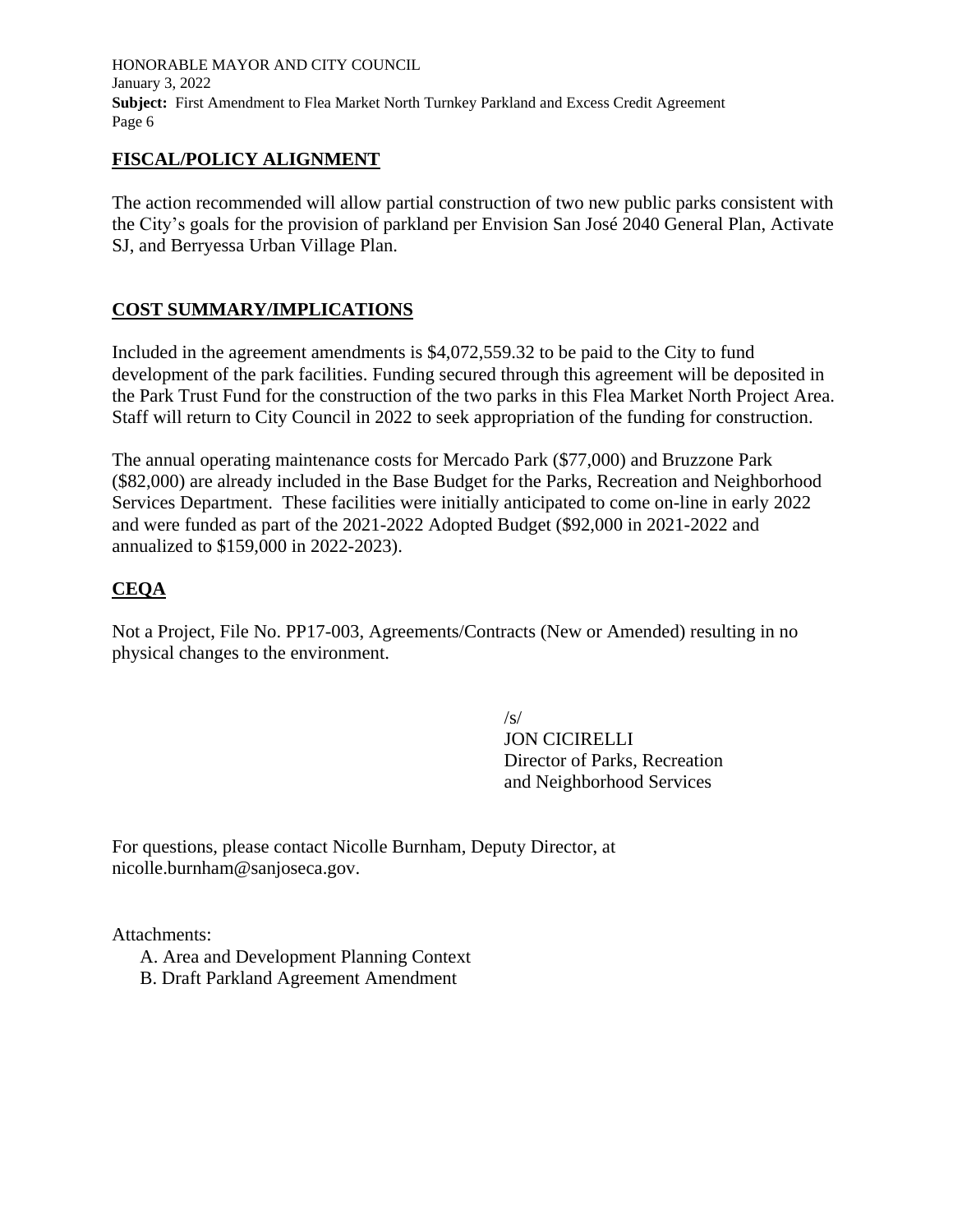# Attachment A

#### Area and Development Planning Context

#### **Flea Market Area Re-zoning 2009 & 2016**

City Council approved re-zoning permits for the Flea Market area (File Nos. PDC09-006 and PDC16-001). The approved rezoning allowed for the development:

- Up to 2,818 residential units (up to 1,000 north and 1,818 south)
- Commercial (Retail, R&D, Office) and/or Industrial uses
- Public parkland
- Public trails (Coyote Creek Trail and Penitencia Creek Trail)

## **Flea Market North Development 2008-2012**

| Project File | PT08-019 & PT12-026                                                      |
|--------------|--------------------------------------------------------------------------|
| Number       |                                                                          |
| Project      | Approval of tentative map to reconfigure property on the north side of   |
| Description  | Berryessa Road from three lots into 144 lots; and authorize construction |
|              | of 737 residential units in three phases. Phase 1 authorizes 242         |
|              | units (44 single family attached, 78 single family detached, and 120     |
|              | multifamily units,) and another 495 units in phase 2 and 3.              |

#### **Parkland Agreement History 2013-2018**

*Agreement #1:* Parkland Agreement for the Final Tract Map No. 10160 Between the City of San José and the Flea Market, Inc., Bumb & Associates, BTG Development LLC, and KB Homes South Bay Inc.

| Agreement                       | June 2013                                                                                    |
|---------------------------------|----------------------------------------------------------------------------------------------|
| Recorded                        |                                                                                              |
| Parkland                        | Project obligation for all residential development satisfied                                 |
| <i><b>Obligation</b></i>        | through dedication of:                                                                       |
| Conditions                      | 0.25-mile of the Coyote Creek Trail (from Berryessa Road to Mercado                          |
|                                 | Avenue)                                                                                      |
|                                 | 3.60-acre of parkland at Mercado Way and Sierra Road                                         |
|                                 | <i>Agreement #2:</i> Parkland Agreement for Tentative Map No. PT12-026 (Phase 2 Units)       |
|                                 | Between the City of San José and the Flea Market, Inc., Bumb & Associates, BTG               |
|                                 | Development LLC, and KB Homes South Bay Inc.                                                 |
| Agreement                       | October 2015                                                                                 |
| Recorded                        |                                                                                              |
| Parkland                        | Obligation met through previous agreements.                                                  |
| <i><b>Obligation</b></i>        |                                                                                              |
| Conditions                      |                                                                                              |
|                                 | <i>Agreement #3:</i> Interim Parkland Agreement for Tentative Maps No. PT15-067 and PT15-068 |
|                                 | (Phase 3 Units) Between the City of San José and S.J. Sierra Group, LLC, BGT Development,    |
| LLC, and KB Homes South Bay Inc |                                                                                              |
| Agreement                       | October 2016                                                                                 |
| Recorded                        |                                                                                              |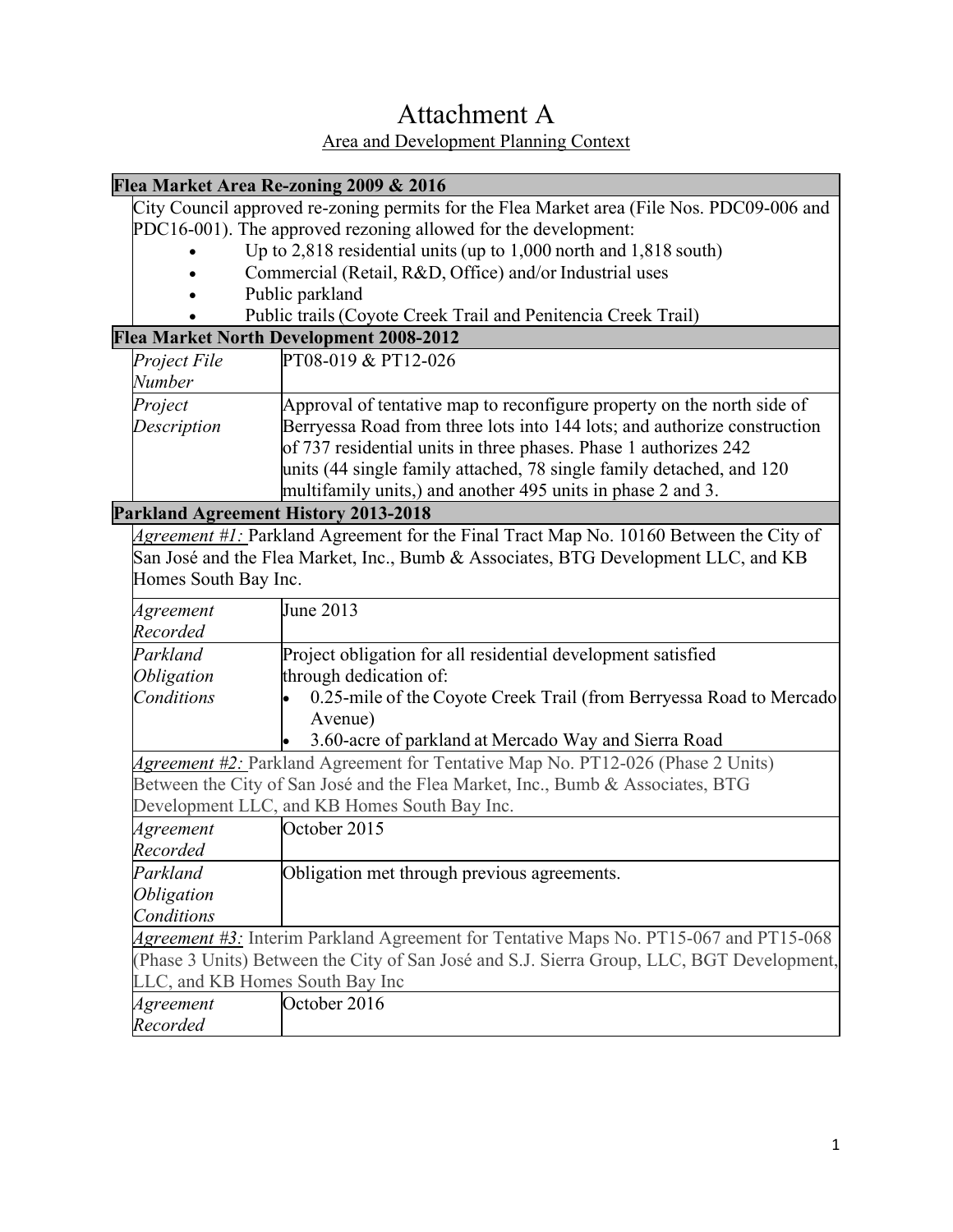| Parkland                 | Interim parkland obligation for Phase 3 units. Project obligation for all                |
|--------------------------|------------------------------------------------------------------------------------------|
| <i><b>Obligation</b></i> | residential development satisfied through additional dedication of:                      |
| Conditions               | 3.59-acre of parkland at Mercado Way and Bruzzone Way                                    |
|                          | Parkland agreement established funding for initial park construction based               |
|                          | on a \$5,000,000 contribution furnished by the developer in exchange for                 |
|                          | future parkland obligation credits.                                                      |
|                          |                                                                                          |
|                          |                                                                                          |
|                          | Agreement #4: Turnkey Parkland and Excess Credit Agreement for Tentative Maps No. PT15-  |
|                          | 067 and PT15-068 (Phase 3 Units) Between The City of San José and S.J. Sierra Group LLC, |
|                          | BGT Development LLC, and KB Homes South Bay Inc.                                         |
| Agreement                | February 2018                                                                            |
| Recorded                 |                                                                                          |
|                          |                                                                                          |
| Parkland                 | Finalized details outlined in the third parkland agreement (interim                      |
| <i><b>Obligation</b></i> | agreement), approved names and initial designs for both park sites in the                |
| Conditions               | project area.                                                                            |
|                          |                                                                                          |

## **Berryessa Urban Village Planning 2018-2020**

Planning, Building, and Code Enforcement (PBCE) staff completed coordination on the Berryessa Urban Village Plan, approved by Council on June 22, 2021. Department staff coordinated with planning staff and community members to work toward a regional vision that integrates parks, recreation, and trails into this unique transportation-oriented highdensity community. The urban village allows for:

- Up to 3,450 residential units
- 3.4 million square feet of commercial uses
- 1.4-acres of new parkland
- Public Trails (Coyote Creek Trail and Penitencia Creek Trail)
- A central market, and other public spaces.

## **Flea Market South Re-zoning 2017-2020**

Planned Development Rezoning (File No. PDC17-051) was approved by Council on June 29, 2021 for the Flea Market South Project. The proposed development outlined in the rezoning allows for the max capacities and land uses indicated in the approved Berryessa Urban Village Plan.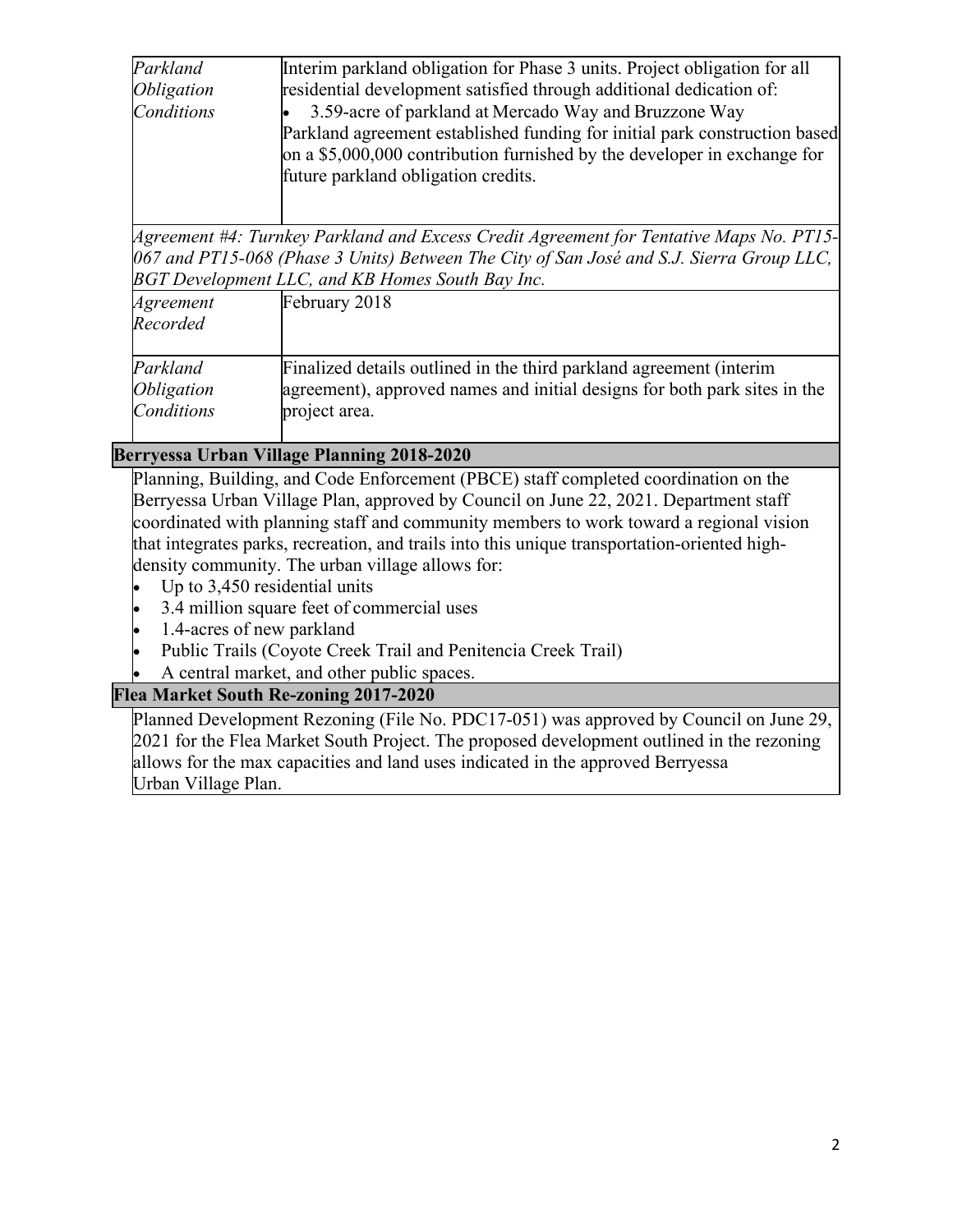#### RECORDING REQUESTED BY CITY OF SAN JOSE:

When Recorded, Return To: City of San José 200 East Santa Clara Street San José, CA 95113 Attn: City Clerk, 2<sup>nd</sup> Floor West Wing

#### **FIRST AMENDMENT TO TURNKEY PARKLAND AND EXCESS CREDIT AGREEMENT**

**FOR**

**TENTATIVE MAPS NO.** 

**PT15-067 and PT15-068 (PHASE 3 UNITS)**

#### **BETWEEN**

#### **THE CITY OF SAN JOSE**

#### **AND**

#### **S.J. SIERRA GROUP LLC, BGT DEVELOPMENT, LLC**

**AND KB HOME SOUTH BAY INC.**

**(Chapter 19.38 of SJMC)**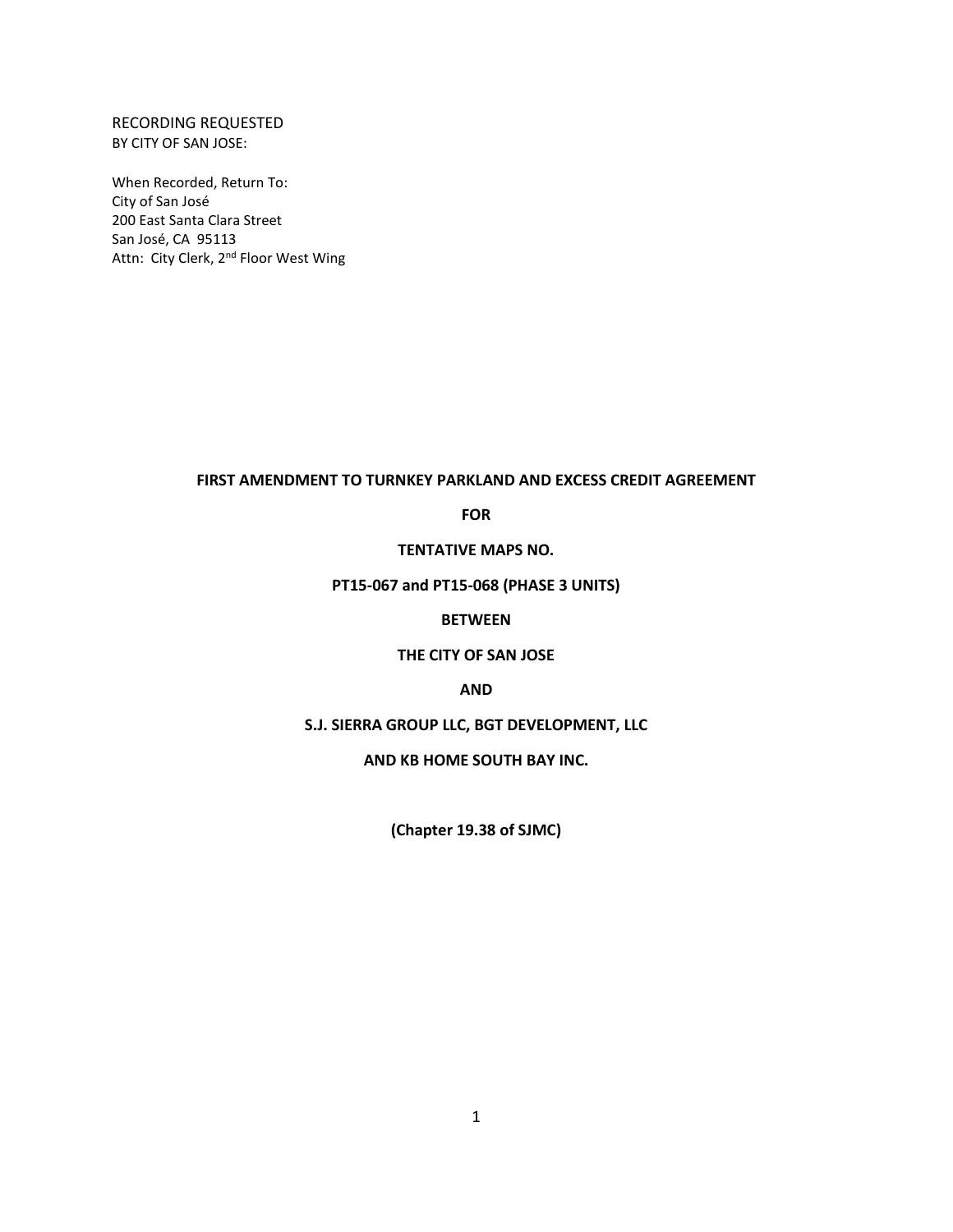This First Amendment to Turnkey Parkland and Excess Credit Agreement ("First Turnkey Amendment") is made and entered into by and between the CITY OF SAN JOSE, a municipal corporation of the State of California ("City"), and S.J. SIERRA GROUP LLC**,** a Delaware limited liability company (successor in interest to THE FLEA MARKET, INC., a California corporation and BUMB & ASSOCIATES, a California general partnership); and BGT DEVELOPMENT, LLC, a California limited liability company (collectively "Ownerl"), and KB HOME SOUTH BAY INC., a California corporation ("Owner2") as of the date of City's execution ("Effective Date"). Ownerl and Owner2 are collectively referred to in this Agreement as "Owner" or "Developer"; each of City and Owner are sometimes hereinafter referred to as a "Party" and collectively as the "Parties."

#### **RECITALS**

- A. The Parties previously entered into that certain Turnkey Parkland Agreement dated January 9, 2019 (the "Agreement") regarding the development of real property located at the north side of Berryessa Road, between Union Pacific Railroad Right of the Way to the east and the Coyote Creek to the West also known generally as 1590 Berryessa Road and associated with the Flea Market Development ("Project") in the City of San Jose, California (Tract 10160).
	- B. The Agreement (which augmented the Original Parkland Agreement and the Interim Parkland Agreement, both defined in the Agreement) provided in part for the provision of up to \$5,000,000 of Park Improvements by Developer for Reunion Park and Mercado Park, to be constructed by Developer and thereafter accepted by City.
	- C. The Parties now wish to amend the Agreement as hereafter provided.

NOW, THEREFORE, in consideration of the mutual covenants set forth in this First Turnkey Amendment and for valuable consideration, receipt and sufficiency of which is hereby acknowledged, the Parties hereby agree as follows:

1. Definitions.

Defined terms in this First Turnkey Amendment shall have the same meaning as in the Agreement unless otherwise indicated.

- 2. Modified and/or Additional Provisions.
	- a. In lieu of Developer's obligations described in Sections 2.D (including Exhibit E), 2.G, 2.H, 2.I, 2.J, 2.L, 2.M, 3, 4 (including Exhibit F), 5, 6, 13 and 14 of the Agreement, Developer shall pay to City the voluntary contribution of \$5,000,000 for the construction of all Park Improvements, provided, however, that Developer shall receive a credit toward that voluntary contribution for Developer's documented Park Improvement expenses (the "Contribution Credit"). The amount of the Contribution Credit equals \$927,440.68, as provided in Exhibit A to this First Turnkey Amendment, attached hereto and incorporated herein by this reference. At the close of escrow, Developer shall pay to City \$4,072,559.32, being the \$5,000,000 voluntary contribution less the Contribution Credit. Upon City's receipt of said payment, any design modifications of, and the construction of the Park Improvements shall be the sole obligation of City and for purposes of the Agreement, Developer will be deemed to have constructed all Park Improvements and had the Park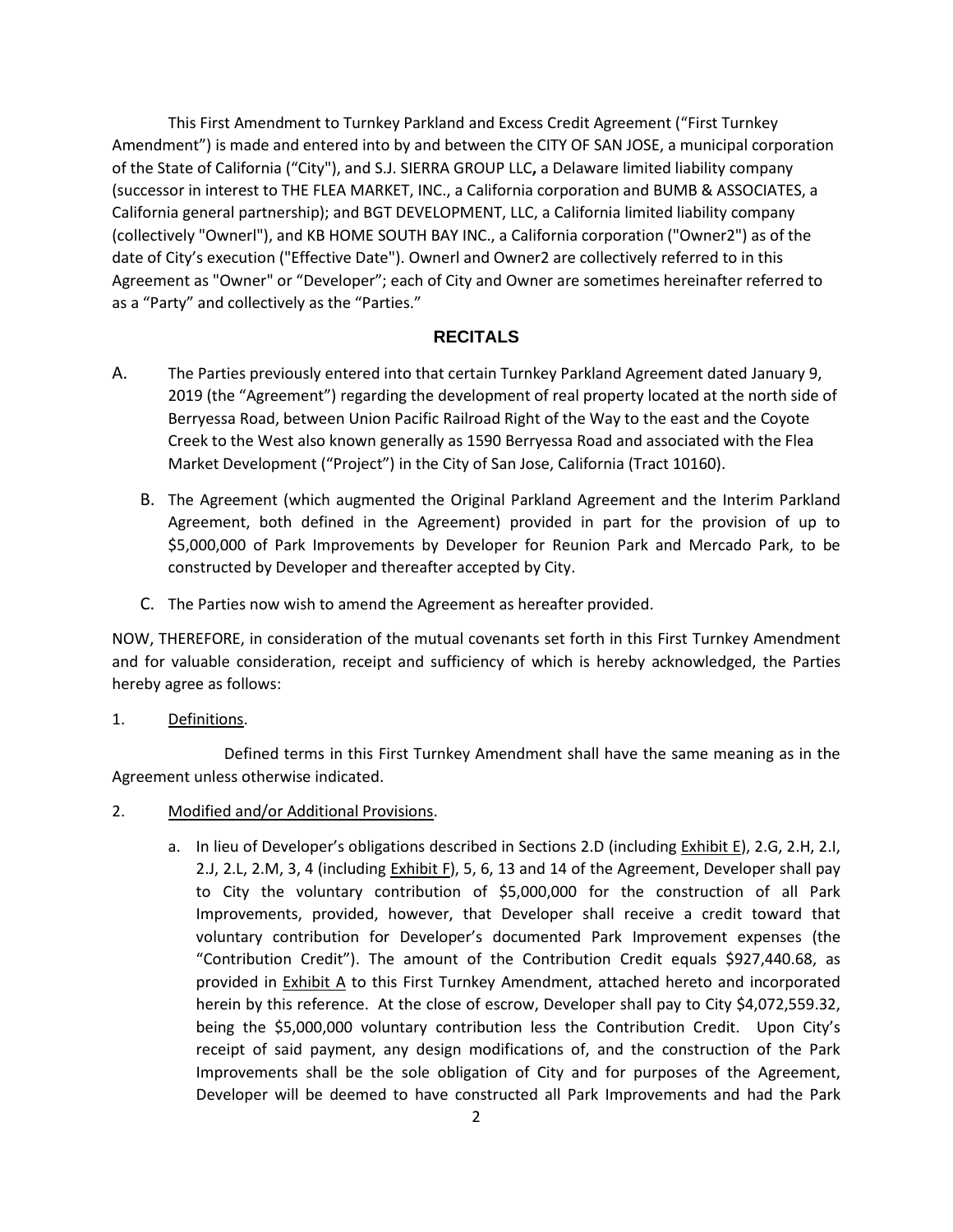Improvements accepted by City, and Developer shall receive all benefits provided in the Agreement for completion of the Park Improvements, including but not limited to accumulation of Excess Parkland Credits and New Excess Parkland Credits.

- b. Prior to Developer's payment to City pursuant to Section 2.a of this First Turnkey Amendment, Developer shall comply with Section 2 of the Original Parkland Agreement as modified by its First Amendment, including Exhibit D of the Original Parkland Agreement which provides the Park Site Requirements for Bruzzone Park, and shall comply with Section 2 of the Interim Parkland Agreement, including Exhibit D thereto which provides the Transfer of Real Property Requirements for Mercado Park.
- c. Concurrent with Developer's payment to City pursuant to Section 2.a of this First Turnkey Amendment, Developer shall convey Bruzzone Park to the City by grant deed as required by the Original Parkland Agreement as modified by its First Amendment, and shall convey Mercado Park to the City by grant deed as required by the Interim Parkland Agreement.
- d. Upon City's receipt of the payment described in Section 2.a. of this First Turnkey Amendment, the Parties shall be deemed to have waived their respective rights to terminate the Agreement pursuant to Section 2.N of the Agreement.
- e. Upon City's receipt of the payment described in Section 2.a. of this First Turnkey Amendment, City shall release Developer's securities as described in Section 4.C of the Agreement.
- 3. Inconsistency

 In the event of any inconsistency between the terms of this First Turnkey Amendment and the terms of the Agreement, the terms of this First Turnkey Amendment shall control as to the matters which are the subject of this First Turnkey Amendment.

4. Ratification.

 Except as amended by this First Turnkey Amendment, the terms and provisions of the Agreement are hereby ratified, confirmed and shall remain in full force and effect.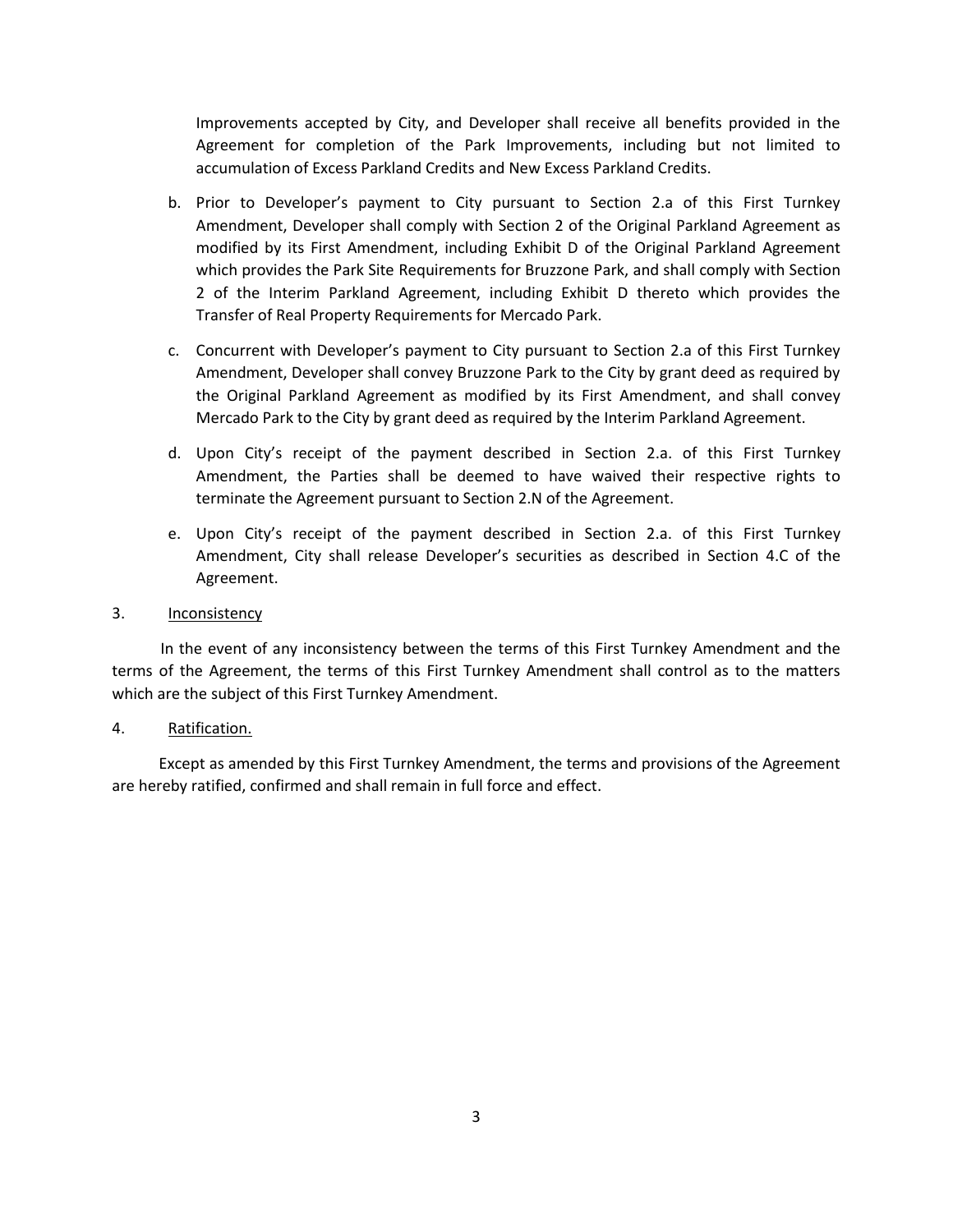IN WITNESS WHEREOF, the Parties have executed this First Turnkey Amendment as the day and year hereinafter written by City.

APPROVED AS TO FORM:

\_\_\_\_\_\_\_\_\_\_\_\_\_\_\_\_\_\_\_\_\_\_\_\_\_\_\_\_\_\_

CITY OF SAN JOSE, a municipal corporation

JON CALEGARI Deputy City Attorney MATT CANO Director of Public Works

\_\_\_\_\_\_\_\_\_\_\_\_\_\_\_\_\_\_

\_\_\_\_\_\_\_\_\_\_\_\_\_\_\_\_\_\_\_\_\_\_\_\_\_\_\_\_\_\_\_

Date

200 East Santa Clara Street San Jose, CA 95113

"OWNER1"

"OWNER1"

S.J. Sierra Group LLC**,** a Delaware limited liability company BGT DEVELOPMENT, LLC, a California limited liability company

By: T&B Management Group LLC, a Delaware limited liability company, Manager

 $\mathsf{By:}\n \overline{\phantom{aa}}$ 

By: \_\_\_\_\_\_\_\_\_\_\_\_\_\_\_\_\_\_\_\_\_\_\_\_\_\_\_\_

Timothy Bumb, Manager

By:  $\qquad \qquad$ 

Brian Bumb, Manager

1590 Berryessa Road

San Jose, CA 95131

Brian Bumb, Managing Member

1590 Berryessa Road

San Jose, CA 95131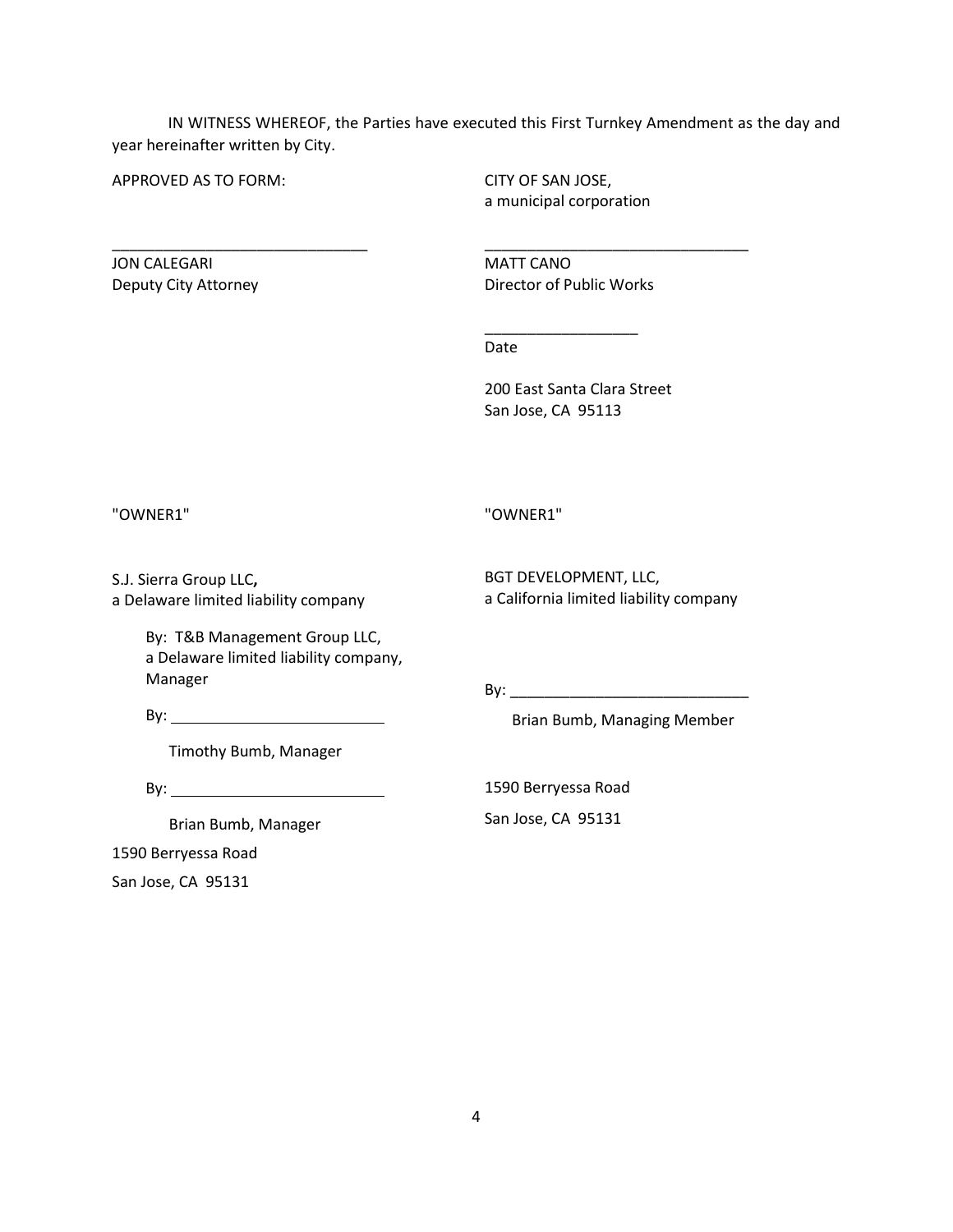"OWNER2"

KB HOME SOUTH BAY INC.

By: \_\_\_\_\_\_\_\_\_\_\_\_\_\_\_\_\_\_\_\_\_\_\_\_\_\_\_\_

Name: Jeffrey B. McMullen Title: Senior Vice President

Address: 5000 Executive Parkway, #125 San Ramon, CA 94583

\* All Developer/Owner's signatures must be accompanied by an attached notary acknowledgement.

\* Proof of authorization for Developer's/Owner's signatures is required to be submitted concurrently with this Agreement.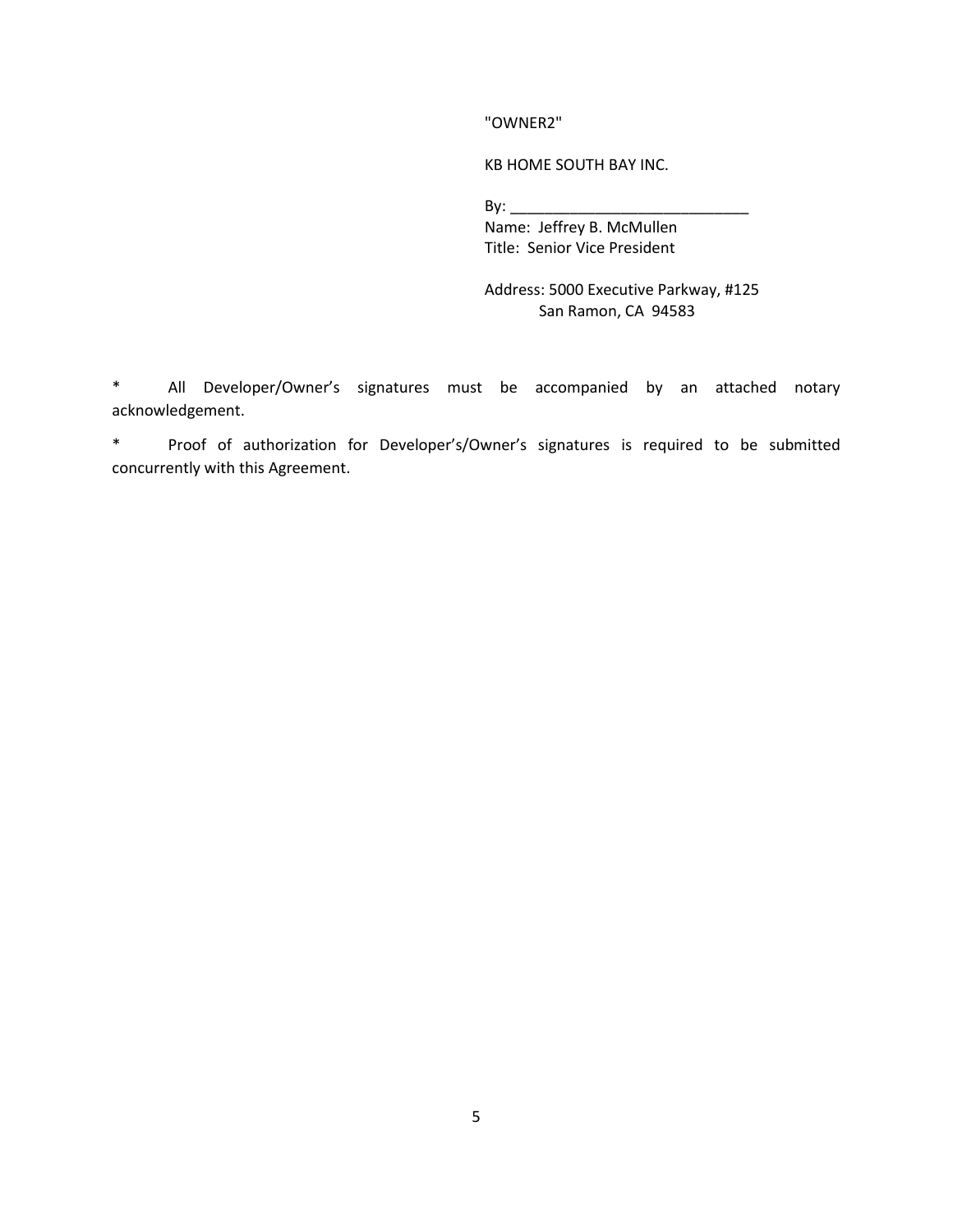#### EXHIBIT A TO FIRST TURNKEY AMENDMENT

Contribution Credit Accounting as of December 21, 2021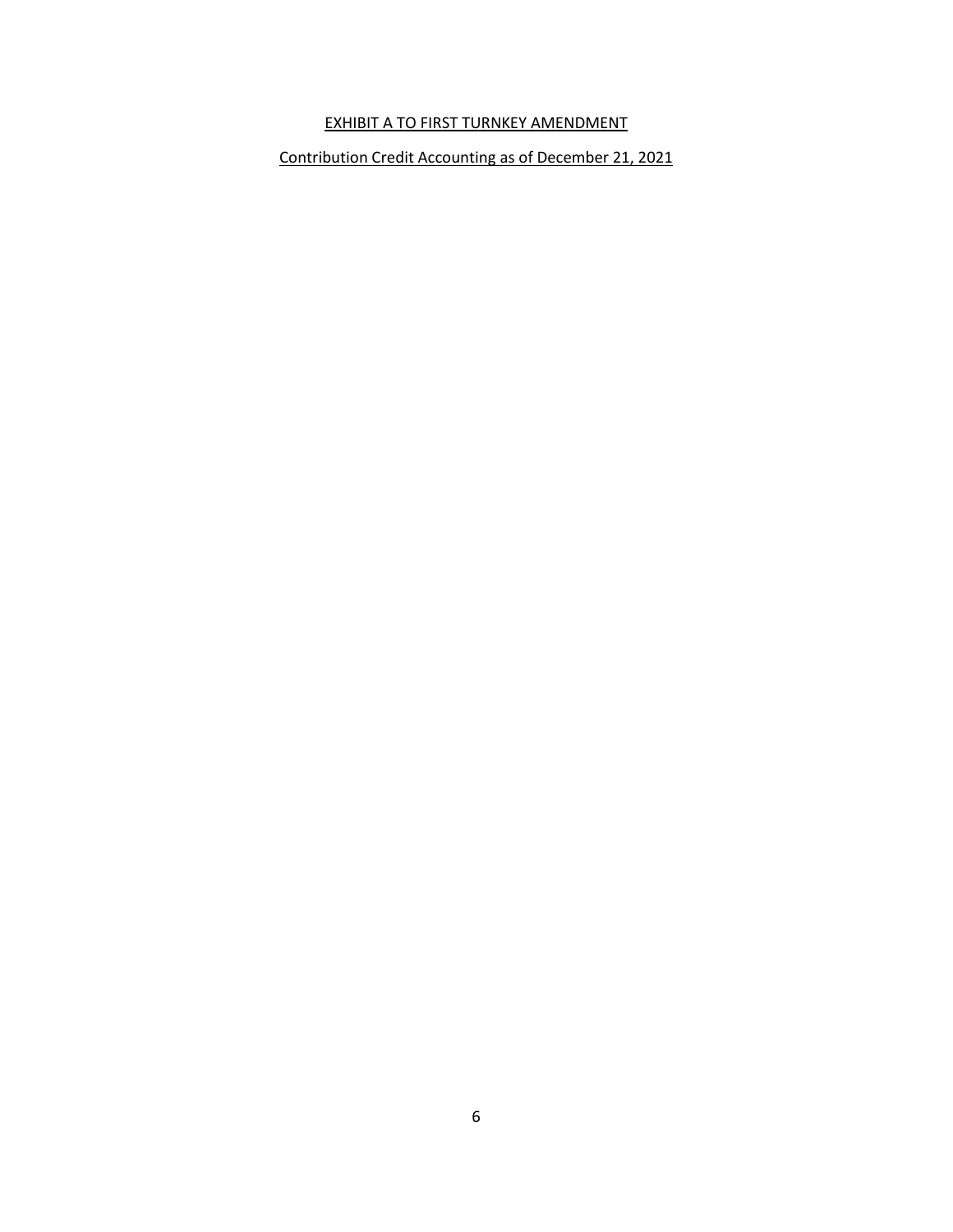## **Exhibit A**

Development Costs to Date for Turnkey Parkland and Excess Credit Agreement

| <b>Cost Type</b>   | <b>Description</b>                                                                               | <b>Debit</b> |            | Credit             |     | <b>Balance</b> |
|--------------------|--------------------------------------------------------------------------------------------------|--------------|------------|--------------------|-----|----------------|
|                    | Developer Contribution                                                                           |              |            |                    |     |                |
|                    | Developer contribution of \$5M to support development of FMN Parks                               |              |            | \$<br>5,000,000.00 | \$. | 5,000,000.00   |
| <b>City Review</b> |                                                                                                  |              |            |                    |     |                |
|                    | Nov 2018 - Fees for parks tract 10264 per Interim PA - Tentative Map PT15-067; PT15-068          | Ś            | 435,486.00 |                    | \$  | 4,564,514.00   |
|                    | Nov 2018 - Fees for parks tract 10264 per Interim PA - Tentative Map PT15-067; PT15-068          |              | 264,514.00 |                    | Ś   | 4,300,000.00   |
| Site Fencing       |                                                                                                  |              |            |                    |     |                |
|                    | Mercado Park fence replacement                                                                   |              | 1,000.00   |                    | \$  | 4,299,000.00   |
|                    | Mercado park fencing cost 2022 to 2023                                                           |              | 6,000.00   |                    |     | 4,293,000.00   |
|                    | Bruzzone Park fence repair                                                                       |              | 845.00     |                    |     | 4,292,155.00   |
|                    |                                                                                                  |              |            |                    |     |                |
|                    | Bruzzone Park ongoing fencing cost February 2022 to August 2022 @ \$427 per month (Seven Months) |              | 2,989.00   |                    | \$  | 4,289,166.00   |
| <b>HMH Design</b>  |                                                                                                  |              |            |                    |     |                |
|                    | Design cost-to-date through 10/31/2020 (consulting, materials, site preperation/maintenance)     |              | 165,401.68 |                    | \$  | 4,123,764.32   |
|                    | Design cost-to-date 10/31/2020 through close of escrow                                           |              | 51,205.00  |                    | \$  | 4,072,559.32   |
|                    |                                                                                                  |              |            |                    |     |                |
| Total              |                                                                                                  | S            | 927,440.68 |                    | Ŝ.  | 4,072,559.32   |